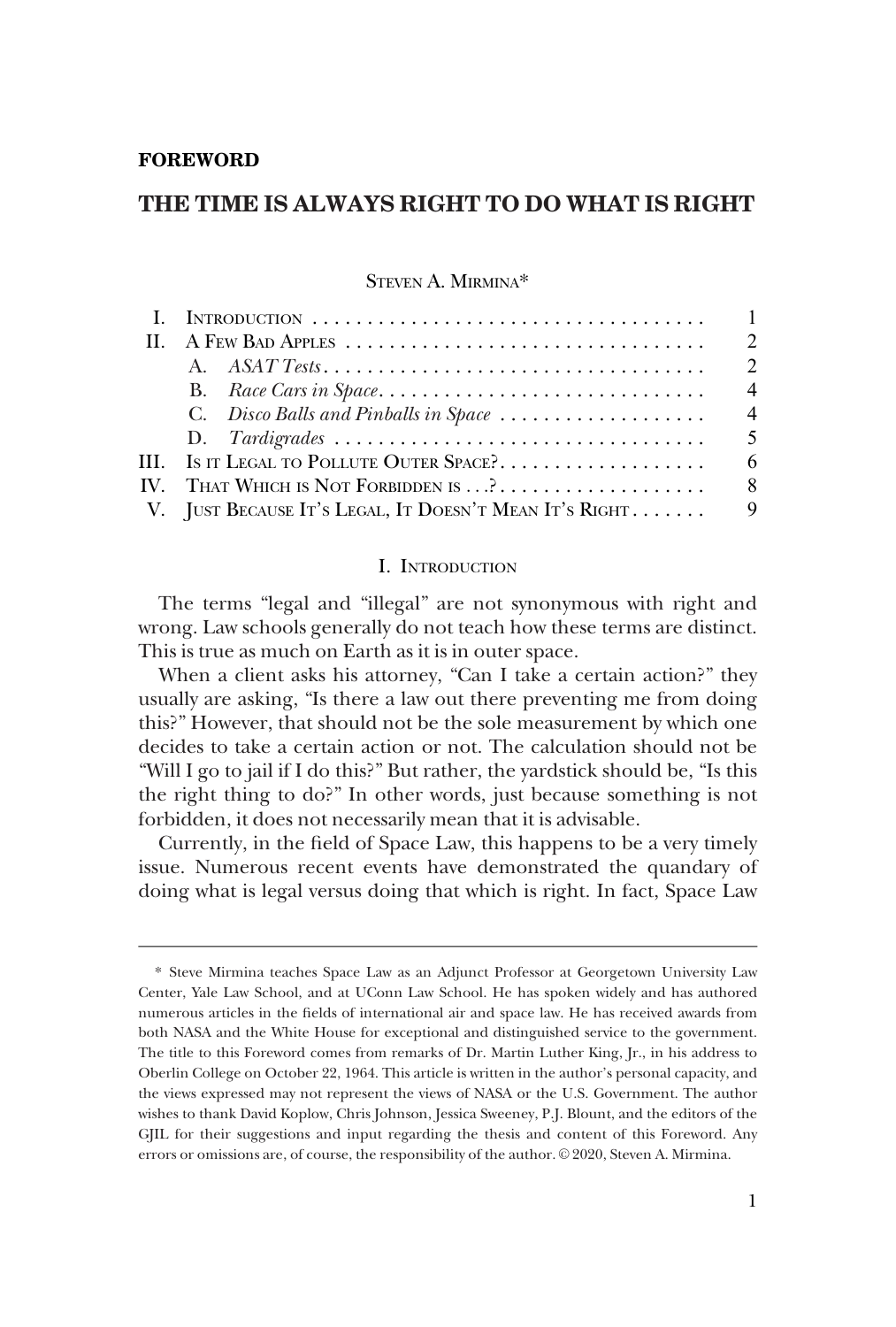## *GEORGETOWN JOURNAL OF INTERNATIONAL LAW*

<span id="page-1-0"></span>has very few explicit legal prohibitions. The Outer Space Treaty  $(OST)^1$ contains a few restrictions (e.g., no installation of nuclear weapons in space, no testing of military weapons on celestial bodies, no harmful contamination of other celestial bodies, no national appropriation of outer space) but, overall, it is permissive. It guarantees that space shall be free for exploration and use, and that activities in space shall be conducted in accordance with international law. That sums up most of its restrictions. This Foreword suggests to current and future space lawyers that, when a client presents a Space Law question, examination of solely the text of the OST and any national statutes and implementing regulations may not be a complete analysis. Rather, serving one's client's interests, as well as those of humankind more broadly, demands a greater duty from an attorney.

This Foreword provides just a few examples of what I call "suboptimal" behavior in outer space. While perhaps not breaking any explicit laws per se, activities as far ranging as intentionally destroying satellites in outer space, launching roadsters or disco balls, or sneaking unauthorized life forms onto spacecraft before launch can all do damage to the space environment. Moreover, they do nothing to foster confdence or exhibit transparency in outer space. After looking at these examples and the relevant applicable law, this Foreword suggests that looking at the law, by itself, should not be the sole criterion for attorneys advising their clients on space activities.

## II. A FEW BAD APPLES

## A. *ASAT Tests*

When thinking of improper behavior in space, it can be hard to decide where to start. Nevertheless, a few examples stand out. The intentional destruction of a satellite (and the concomitant intentional creation of orbital debris) serves as one example. In 2007, China intentionally blew up one of its own satellites in outer space by shooting it with a missile. Anti-satellite (or ASAT) tests, $\frac{2}{3}$  especially ones involving a head-on collision with a "kinetic kill vehicle" as this one did, create space debris that can last for centuries. In fact, the International Space

<sup>1.</sup> *Treaty on Principles Governing the Activities of States in the Exploration and Use of Outer Space, including the Moon and Other Celestial Bodies*, (1968) 610 UNTS 205; (1968) UKTS 10, Cmnd. 3519; 18 UST 2410, TIAS 6347; 6 ILM 386; 61 AJIL 644: in force 10 October 1967.

<sup>2.</sup> *See generally* David Koplow, *ASAT-isfaction: Customary International Law and the Regulation of Anti-Satellite Weapons*, 30 MICH. J. INT'L L. 1187 (2008-2009).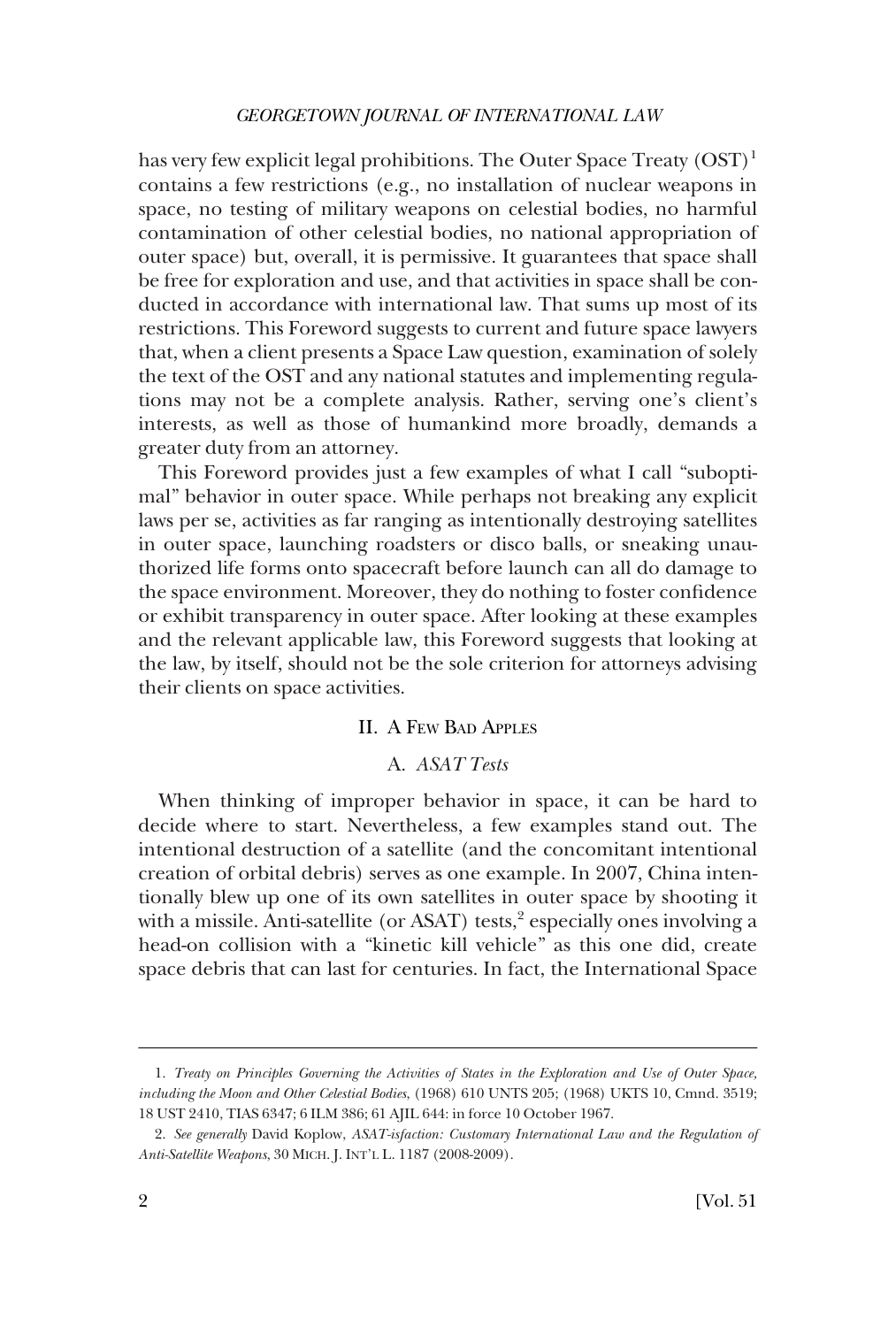#### *THE TIME IS ALWAYS RIGHT TO DO WHAT IS RIGHT*

Station<sup>3</sup> as well as other NASA satellites<sup>4</sup> have needed to execute maneuvers in space to avoid being hit by the more than 3,000 pieces of debris from the China ASAT test. These avoidance maneuvers cost satellites fuel and decrease their lifespan. One U.S. State Department offcial referred to this Chinese ASAT test as "a remarkable incident of irresponsible behavior."5

Unfortunately, the 2007 ASAT test was not the most recent example of poor behavior in outer space. On March 27, 2019, India conducted a similar ASAT test with its "Mission Shakti." Like China, India used a kinetic kill vehicle, which utilized an infrared target seeking camera to locate and impact the satellite.<sup>6</sup> The event created debris that threatened human lives on the International Space Station, and the NASA Administrator was quoted as saying, "That is a terrible, terrible thing, to create an event that sends debris in an apogee that goes above the International Space Station."7 After the event, however, India had a different perspective. Prime Minister Modi went on TV, speaking in Hindi: "Our scientists shot down a live satellite 300 kilometers away in space, in low-Earth orbit." He continued: "India has made an unprecedented achievement today," adding that "India registered its name as a space power."<sup>8</sup> It is disturbing, at best, that a measure of national "power" in outer space is the ability to destroy a satellite and pollute the outer space environment.<sup>9</sup>

*Space Station Dodges Debris From Destroyed Chinese Satellite*, SPACE (Jan. 29, 2012), [https://www.](https://www.space.com/14398-space-station-dodges-chinese-space-junk.html) 3. [space.com/14398-space-station-dodges-chinese-space-junk.html](https://www.space.com/14398-space-station-dodges-chinese-space-junk.html).

*NASA's Terra Satellite Moved to Avoid Chinese ASAT Debris*, SPACE (July. 6, 2007), [https://www.](https://www.space.com/4038-nasa-terra-satellite-moved-avoid-chinese-asat-debris.html) 4. [space.com/4038-nasa-terra-satellite-moved-avoid-chinese-asat-debris.html.](https://www.space.com/4038-nasa-terra-satellite-moved-avoid-chinese-asat-debris.html)

<sup>5.</sup> Mallory Stewart, Deputy Assistant Secretary for Emerging Security Challenges and Defense Policy, Keynote Address at the Atlantic Council (Jan. 11, 2016).

*Why India's ASAT Test Was Reckless*, THE DIPLOMAT (Feb 8, 2020, 3:29 PM) [\[https://web.](https://web.archive.org/web/20190506215045/https://thediplomat.com/2019/05/why-indias-asat-test-was-reckless/)  6. [archive.org/web/20190506215045/https://thediplomat.com/2019/05/why-indias-asat-test-was](https://web.archive.org/web/20190506215045/https://thediplomat.com/2019/05/why-indias-asat-test-was-reckless/)[reckless/](https://web.archive.org/web/20190506215045/https://thediplomat.com/2019/05/why-indias-asat-test-was-reckless/)].

*India's Anti-Satellite Test Created Dangerous Debris, NASA Chief Says*, SPACE (Apr. 1, 2019), 7. [https://www.space.com/nasa-chief-condemns-india-anti-satellite-test.html.](https://www.space.com/nasa-chief-condemns-india-anti-satellite-test.html)

*Modi hails India as military space power after anti-satellite missile test*, REUTERS (Mar. 27, 2019, 8. 3:26 AM), [https://www.reuters.com/article/us-india-satellite/modi-hails-india-as-military-space](https://www.reuters.com/article/us-india-satellite/modi-hails-india-as-military-space-power-after-anti-satellite-missile-test-idUSKCN1R80IA)[power-after-anti-satellite-missile-test-idUSKCN1R80IA](https://www.reuters.com/article/us-india-satellite/modi-hails-india-as-military-space-power-after-anti-satellite-missile-test-idUSKCN1R80IA).

<sup>9.</sup> It is worth noting that China and India are not the only countries that have intentionally destroyed satellites in outer space. The U.S. and the U.S.S.R. have each undertaken dozens of ASAT tests going back to the 1950's, with the U.S. conducting military operation Burnt Frost as recently as February 2008. *See* Koplow, *supra* note 2, at 1208–11.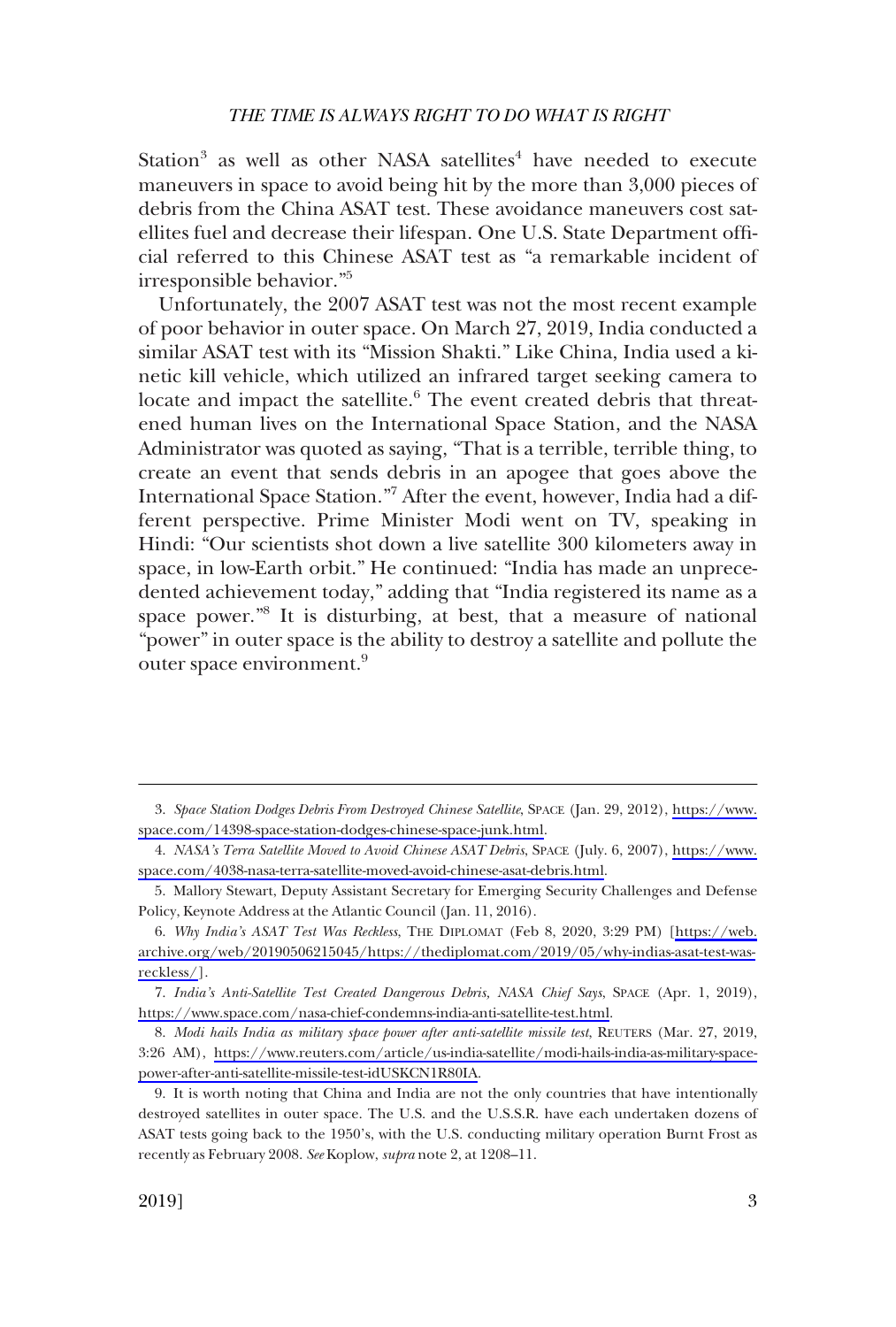## B. *Race Cars in Space*

<span id="page-3-0"></span>The quantity of the orbital debris created is also not the sole measure of right or wrong conduct. Pieces of debris need not be counted in the thousands like China's test, or in the hundreds, like India's test—debris can be created one piece at a time. For example, in February 2018, billionaire Elon Musk, creator of SpaceX, launched a Tesla Roadster into outer space.<sup>10</sup> Technically speaking, it was not exactly a "roadster." The car had no engine—it was primarily the chassis of the Tesla with a steering wheel and a radio. In the driver's seat was a mannequin called "Starman" wearing a spacesuit. As the car zoomed through outer space, SpaceX reported that David Bowie's "Life on Mars?" played on the car radio. (Scientifc note: sound does not travel in space. If there is no air in space, then there is no sound in space.) The Tesla had no scientifc value, apart from being the first test of SpaceX's Falcon Heavy rocket.<sup>11</sup> The Tesla will be in orbit for thousands of years or more.<sup>12</sup>

#### C. *Disco Balls and Pinballs in Space*

Another example of intentionally creating space debris one piece at a time comes to us from New Zealand. In January 2018, a millionaire arranged for the launch of a giant disco ball into outer space.<sup>13</sup> He referred to it as the "humanity star," and he contended that it would bring people together, as we gaze upon "a bright symbol and reminder to all on Earth about our fragile place in the universe."14 Unfortunately, not everyone agreed with the beauty that this disco ball created. Some astronomers asserted that it ruined their view of the night sky; some of

<sup>10.</sup> Elon Musk Reveals Photos of Tesla Roadster Launching on Falcon Heavy Rocket, SPACE (Dec. 22, 2017), [https://www.space.com/39195-elon-musk-tesla-roadster-falcon-heaavy-photo.html.](https://www.space.com/39195-elon-musk-tesla-roadster-falcon-heaavy-photo.html)

<sup>11.</sup> For the frst test of a new rocket, engineers routinely put ballast aboard the rocket in case it blows up on the pad or en route to outer space. SpaceX needed to use a payload about the same size and weight of a payload that it might eventually launch in the future.

*See* Steven A. Mirmina, *Elon Musk's 'Starman': Is it Really Legal for Billionaires to Launch Their*  12. *Roadsters into Space?* HARVARD L. REV. BLOG (Apr. 11, 2018), [https://blog.harvardlawreview.org/](https://blog.harvardlawreview.org/elon-musks-starman-is-it-really-legal-for-billionaires-to-launch-their-roadsters-into-space/;)  [elon-musks-starman-is-it-really-legal-for-billionaires-to-launch-their-roadsters-into-space/;](https://blog.harvardlawreview.org/elon-musks-starman-is-it-really-legal-for-billionaires-to-launch-their-roadsters-into-space/;) *see also infra* Section III.

<sup>13.</sup> Shimmering Disco Ball Launched Into Space by a Millionaire Who Is Totally Not Compensating for *Anything*, GIZMODO (Jan. 25, 2018, 10:35 AM), [https://gizmodo.com/shimmering-disco-ball](https://gizmodo.com/shimmering-disco-ball-launched-into-space-by-a-milliona-1822408141)[launched-into-space-by-a-milliona-1822408141](https://gizmodo.com/shimmering-disco-ball-launched-into-space-by-a-milliona-1822408141).

*A Star for Humanity*, THE HUMAN. STAR (Jan. 21, 2020, 6:54 PM) [[https://web.archive.org/](https://web.archive.org/web/20180124194707/http://www.thehumanitystar.com/#about) 14. [web/20180124194707/http://www.thehumanitystar.com/#about](https://web.archive.org/web/20180124194707/http://www.thehumanitystar.com/#about)].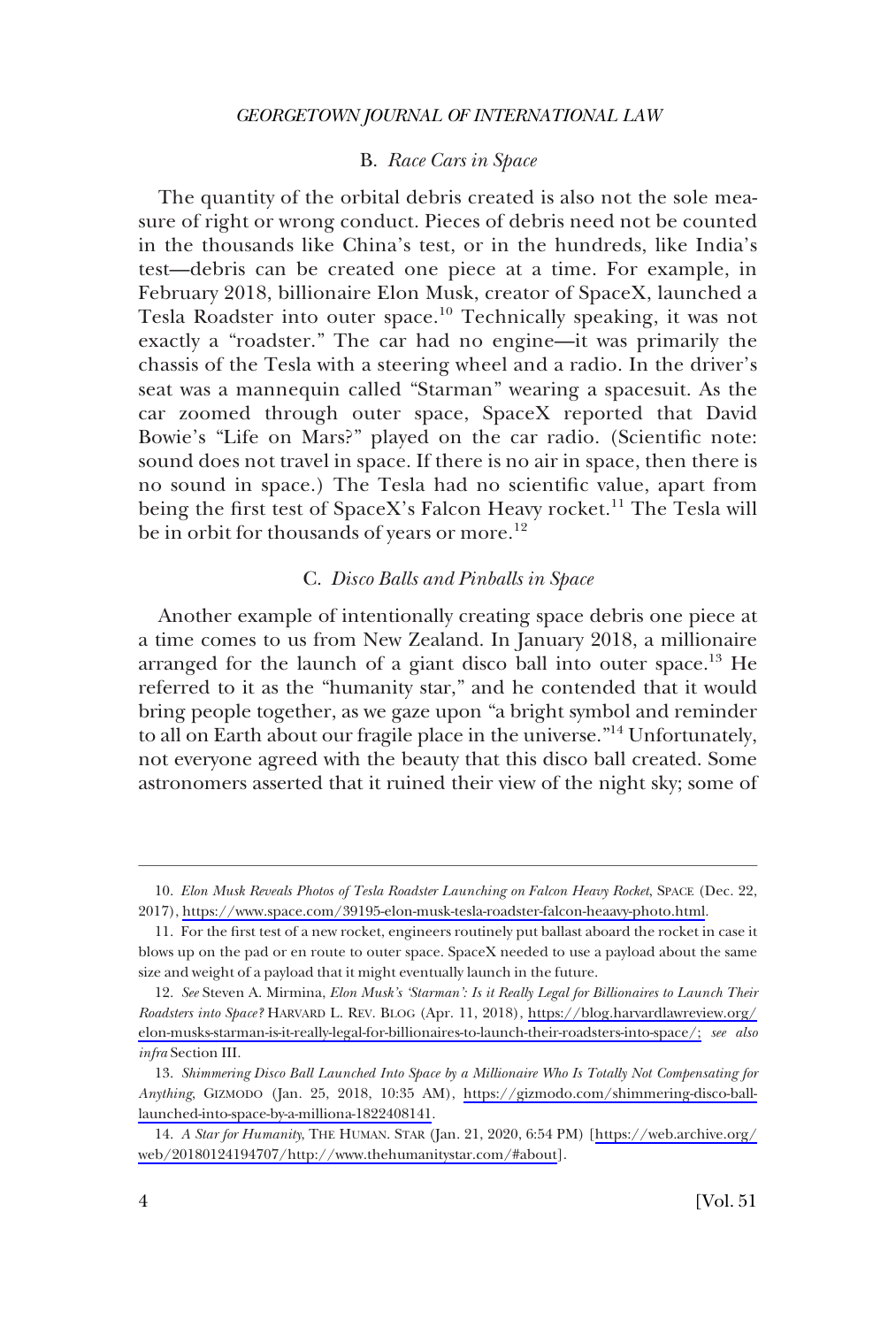<span id="page-4-0"></span>them referred to it as "space graffiti."<sup>15</sup>

Disco balls are not the only metallic balls launched into space—in 2019, a Japanese company launched a satellite containing hundreds of steel balls into space in order to release them and create an artifcial meteor shower.<sup>16</sup> Astro Live Experiences (ALE), which states that it is in the "space entertainment" sector, uses metallic pellets that burn up in the atmosphere. ALE claims that its meteor showers are better than the real thing, because their meteors last longer and burn brighter, meaning that they can even be seen in cities, over the brightness of normal city lights.<sup>17</sup> While it may sound pretty, "if the idea of manmade spheres hurtling through the atmosphere also sounds alarming, you're not alone. Some scientists have objections."<sup>18</sup>

## D. *Tardigrades*

Pollutants need not be even as big as a car or a pinball to have detrimental consequences to space exploration. In February 2019, Space IL, an Israeli not-for-proft institution, launched a small robotic lander and lunar probe to the Moon's surface. Its intention was to stimulate careers in math and science, and it was a historic event for the country of Israel. However, there are reports that one of the participants in the mission (the Arch Foundation) snuck small microscopic life forms, known as tardigrades onto the spacecraft.<sup>19</sup> Tardigrades are notoriously good at survival. They can endure extreme heat, cold, radiation, years of dehydration and exposure to the space environment.

*<sup>&#</sup>x27;Space graffti': astronomers angry over launch of fake star into sky*, THE GUARDIAN (Jan. 26, 2018, 15. 1:03 AM), [https://www.theguardian.com/world/2018/jan/26/space-graffti-astronomers-angry](https://www.theguardian.com/world/2018/jan/26/space-graffiti-astronomers-angry-over-launch-of-fake-star-into-sky)[over-launch-of-fake-star-into-sky.](https://www.theguardian.com/world/2018/jan/26/space-graffiti-astronomers-angry-over-launch-of-fake-star-into-sky)

*A plan to create artifcial meteors*, EARTH SKY (Feb. 5, 2019), [https://earthsky.org/space/1st-](https://earthsky.org/space/1st-artificial-meteor-shower-astrolive-experiences-japan)16. [artifcial-meteor-shower-astrolive-experiences-japan](https://earthsky.org/space/1st-artificial-meteor-shower-astrolive-experiences-japan).

<sup>17.</sup> A test rocket for the world's first artificial meteor shower in 2020 flew over Japan tonight, FAST COMPANY (Jan. 16, 2019), [https://www.fastcompany.com/90293194/the-worlds-frst-artifcial](https://www.fastcompany.com/90293194/the-worlds-first-artificial-meteor-shower-is-set-to-fly-over-japan-tonight)[meteor-shower-is-set-to-fy-over-japan-tonight.](https://www.fastcompany.com/90293194/the-worlds-first-artificial-meteor-shower-is-set-to-fly-over-japan-tonight)

*Why Scientists Aren't Fans Of Creating On-Demand Meteor Showers*, NPR (Mar. 27, 2018, 4:06 PM), 18. [https://www.npr.org/2018/03/27/597390684/why-scientists-arent-fans-of-creating-on-demand-meteor](https://www.npr.org/2018/03/27/597390684/why-scientists-arent-fans-of-creating-on-demand-meteor-showers)[showers.](https://www.npr.org/2018/03/27/597390684/why-scientists-arent-fans-of-creating-on-demand-meteor-showers)

*Why Stowaway Creatures on the Moon Confound International Space Law*, THE VERGE (Aug. 16, 2019, 19. 9:00 AM), [https://www.theverge.com/2019/8/16/20804219/moon-tardigrades-lunar-lander-spaceil](https://www.theverge.com/2019/8/16/20804219/moon-tardigrades-lunar-lander-spaceil-arch-mission-foundation-outer-space-treaty-law)[arch-mission-foundation-outer-space-treaty-law](https://www.theverge.com/2019/8/16/20804219/moon-tardigrades-lunar-lander-spaceil-arch-mission-foundation-outer-space-treaty-law) (noting that "[a]lmost no one knew . . . [the Tardigrades] were on board until a recent report in Wired revealed they had been added to the mission last minute — and without any governmental approval"); *see also A Crashed Israeli Lunar Lander Spilled Tardigrades on the Moon*, WIRED (Aug. 5, 2019, 6:55 PM), [https://www.wired.com/story/a](https://www.wired.com/story/a-crashed-israeli-lunar-lander-spilled-tardigrades-on-the-moon)[crashed-israeli-lunar-lander-spilled-tardigrades-on-the-moon](https://www.wired.com/story/a-crashed-israeli-lunar-lander-spilled-tardigrades-on-the-moon)/; *Tardigrades: 'Water bears' stuck on the moon after crash*, BBC (Aug. 7, 2019), [https://www.bbc.com/news/newsbeat-49265125.](https://www.bbc.com/news/newsbeat-49265125)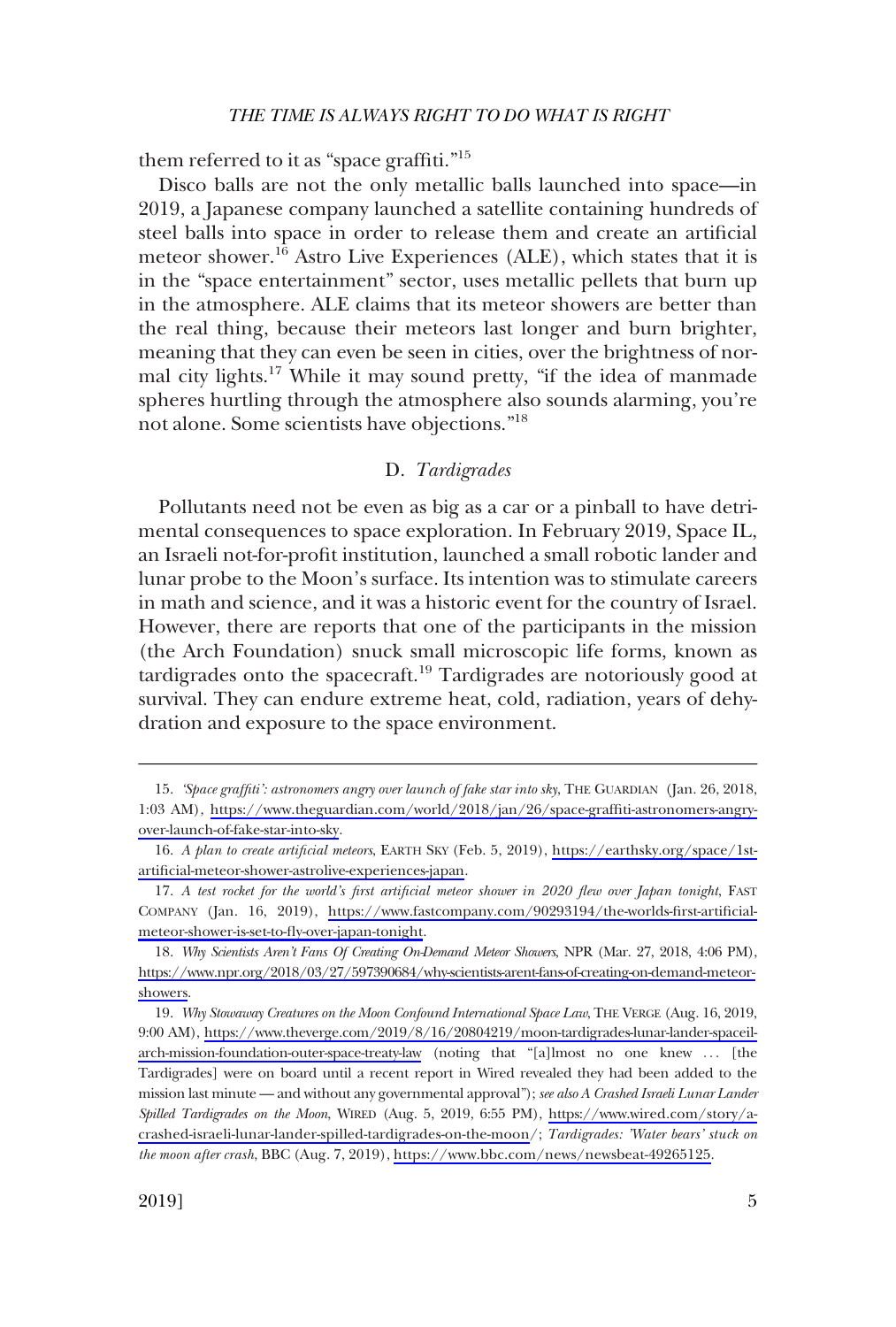#### *GEORGETOWN JOURNAL OF INTERNATIONAL LAW*

<span id="page-5-0"></span>Regarding the aforementioned mission, the founder of the Arch Foundation later referred to himself as a "pirate" in an online interview, stating "[w]e didn't tell them we were putting life in this thing. . . [s]pace agencies don't like last-minute changes. So we just decided to take the risk."20 According to the Space Review, the Arch Foundation "allegedly included tardigrades into the lunar archive in epoxy and into the Kapton tape sealing the archive."<sup>21</sup>

This alleged deception raises many questions, ranging from whether private entities need increased regulation to the effectiveness of COSPAR's Planetary Protection guidelines,<sup>22</sup> which are intended to preserve the sanctity of scientifc investigations of possible extraterrestrial life forms, as well as to protect Earth from potential hazards posed by extraterrestrial matter.

Before leaving the topic of placing objects on the Moon that are not normally found there in nature—if one has old love letters or other sentimental memorabilia that are just too diffcult to throw away, fear no more. One company will discard these on the Moon for you. Their website even contains some suggested items a customer may wish to see delivered to the Moon's surface, including: sand from a favorite beach; a lock of hair; a fraternity pin; a company logo, or a pet tag.23

## III. IS IT LEGAL TO POLLUTE OUTER SPACE?

Unfortunately, yes, subject to very few exceptions. At the moment, there is no international law that explicitly prohibits any of the activities described above. In fact, the majority of them were authorized by the U.S. or other national governments.<sup>24</sup> Moreover, there is currently no U.S. law prohibiting those activities either.

*<sup>&#</sup>x27;I'm the frst space pirate!' How tardigrades were secretly smuggled to the moon*, MASHABLE (Aug. 8, 20. 2019), [https://mashable.com/article/smuggled-moon-tardigrade/.](https://mashable.com/article/smuggled-moon-tardigrade/)

Christopher D. Johnson, Daniel Porras, Christopher M. Hearsey & Sinead O'Sullivan, *The*  21. *curious case of the transgressing tardigrades (part 1)*, SPACE REV. (Aug. 26, 2019), [https://www.](https://www.thespacereview.com/article/3783/1) [thespacereview.com/article/3783/1.](https://www.thespacereview.com/article/3783/1)

<sup>22.</sup> J.D. Rummel, P.D. Stabekis, D.L. DeVincenzi & J.B. Barengoltz, *COSPAR's planetary protection policy: A consolidated draft*, 30 ADV. SPACE RES. 1567, 1567–71 (2002) (noting that "[o]ne of the duties of COSPAR's Panel on Planetary Protection is the development, maintenance, and promulgation of a planetary protection policy.").

*See Moon Box Order*, ASTROBOTIC, <https://www.astrobotic.com/moon-box/order>(last 23. visited Feb 23, 2020). The details of their "delivery service to the moon" are available on their website. *See Moon Box Terms*, ASTROBOTIC, <https://www.astrobotic.com/moon-box/terms> (last visited Feb 23, 2020).

<sup>24.</sup> The only exception here being the activities of the founder of the Arch foundation, which may have provided false or incomplete information to the FAA in the materials submitted as part of the payload review in securing the launch license.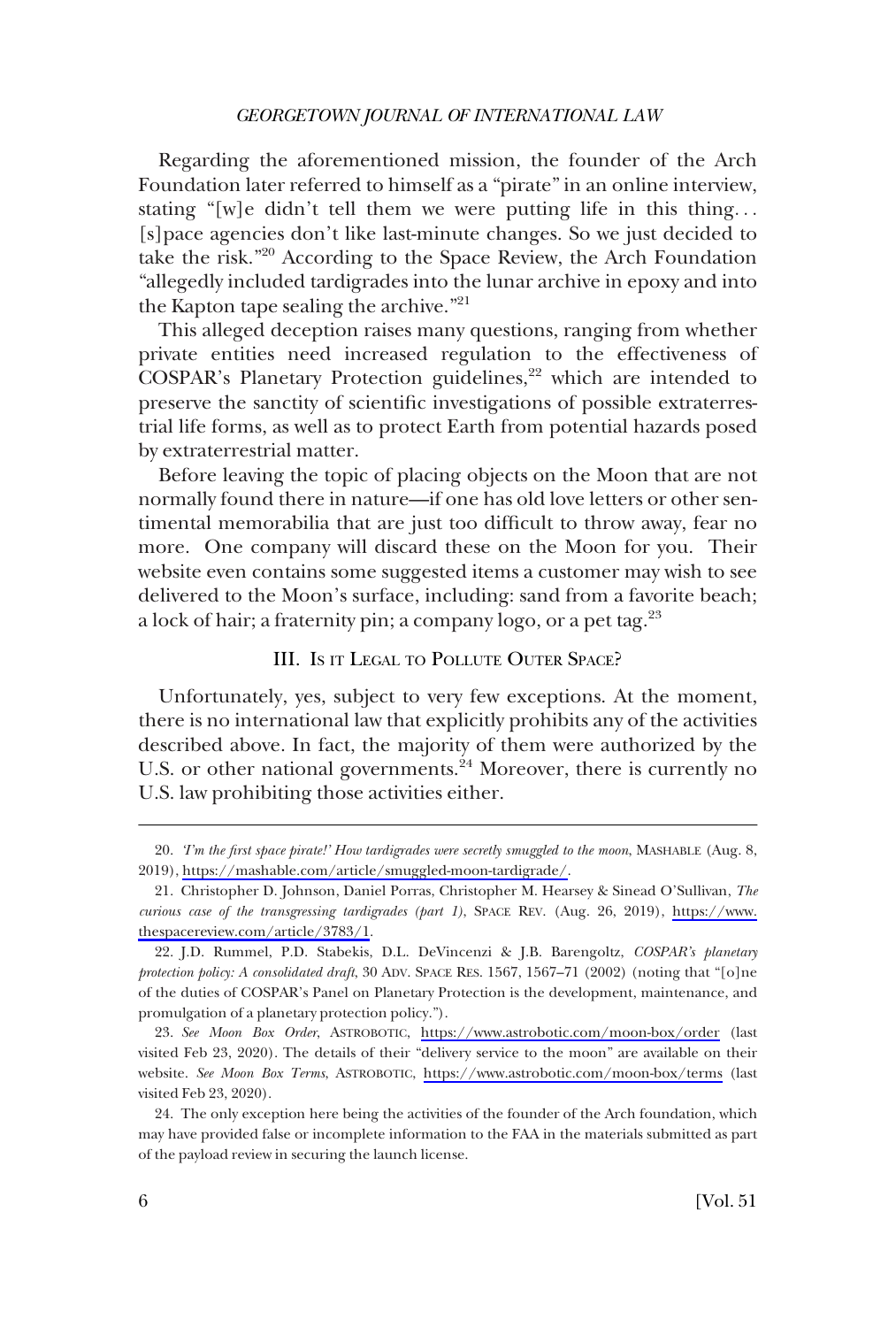#### *THE TIME IS ALWAYS RIGHT TO DO WHAT IS RIGHT*

The Outer Space Treaty of 1967 (OST) is the foundational text to examine. The OST says that outer space is "free for exploration and use by all States . . ., on a basis of equality and in accordance with international law." Article IX of the OST places a duty on States Parties to the OST to "conduct all their activities in outer space . . . with due regard to the corresponding interests of all other States Parties to the Treaty." Nothing about SpaceX's Tesla zooming toward Mars into an orbit about 250 million kilometers from the sun seems to impact the interests of other spacefarers—after all, there is no one else out there, and thus, many would contend that no one else has a "corresponding interest" for which SpaceX has to have due regard.<sup>25</sup> While there may be no one else operating in that orbit at this time, the Tesla will be an obstacle around which future space travelers will need to navigate. $^{26}$  Article IX also requires that states conducting exploration of outer space and celestial bodies "avoid their harmful contamination." One might think that Article IX would have been invoked by a state to protest the Chinese or Indian ASAT tests. Unfortunately, the author is unaware of any states presenting claims or diplomatic protests against the Chinese. Specifcally in reference to the China ASAT test, a spokesperson for the

<sup>25.</sup> It has been difficult historically to establish standing in cases regarding pollution of the global commons. Prof. Malgosia Fitzmaurice queries whether all states, even if not themselves specifcally injured, might bring a claim for breach of an obligation to protect the global commons. *See* Malgosia Fitzmaurice, *Liability for Environmental Damage Caused to the Global Commons*, 5 RECIEL 305, 305–11 (1996). For another creative way to establish standing for claims for damage to a commons, see *Maori River in New Zealand is a Legal Person*, NAT'L GEOGRAPHIC, [https://www.nationalgeographic.com/culture/2019/04/maori-river-in-new-zealand-is-a-legal](https://www.nationalgeographic.com/culture/2019/04/maori-river-in-new-zealand-is-a-legal-person/)[person/](https://www.nationalgeographic.com/culture/2019/04/maori-river-in-new-zealand-is-a-legal-person/) (last visited Jan. 21, 2020) (discussing New Zealand giving the same legal rights to a river as a human).

Land mines placed on the ocean's surface are called naval mines or sea mines. Estonia is 26. still clearing thousands of mines that were laid off its coast during World War II. *See Estonia is still clearing thousands of World War II mines from its waters*, WASH. POST (Oct. 26, 2018, 5:00 AM), [https://www.washingtonpost.com/world/2018/10/26/estonia-mines/.](https://www.washingtonpost.com/world/2018/10/26/estonia-mines/) The U.S. Navy placed approximately 25,000 mines off the coast of Japan in World War II in 1945's "Operation Starvation." *See A Terrible Thing That Waits (Under the Ocean)*, POP SCI (May 19, 2014), [https://www.](https://www.popsci.com/blog-network/shipshape/terrible-thing-waits-under-ocean/) [popsci.com/blog-network/shipshape/terrible-thing-waits-under-ocean/](https://www.popsci.com/blog-network/shipshape/terrible-thing-waits-under-ocean/). In fact, more than 500, 000 were laid during World War II. Many mines (thousands around the globe) remain deadly to civilian and commercial fshing vessels. While outside the scope of this Foreword, generally speaking, naval mines are currently a lawful weapon under international treaty law as well as under customary international humanitarian law. *See generally Naval Mines and International Humanitarian Law*, GENEVA CALL, [https://www.genevacall.org/news/naval-mines-and-international](https://www.genevacall.org/news/naval-mines-and-international-humanitarian-law/)[humanitarian-law/](https://www.genevacall.org/news/naval-mines-and-international-humanitarian-law/) (last visited Jan. 31, 2020). Query whether nonfunctional space objects will be viewed in the future as space mines. As is discussed below, we need to give thought today about the implications of acting in a manner that may compromise the future aspirations of states not yet active in space as well as astronauts and space explorers yet unborn.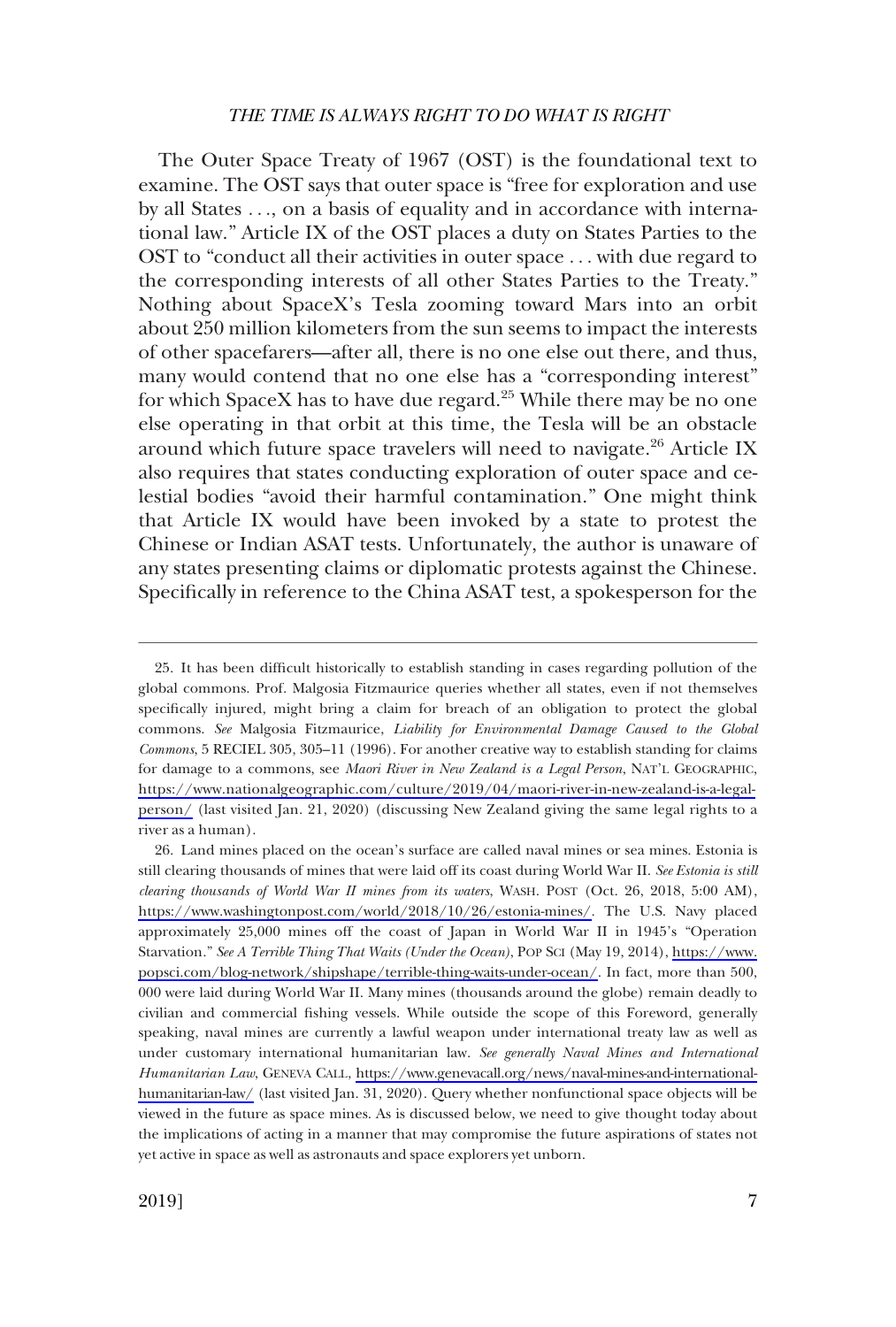<span id="page-7-0"></span>United Kingdom was reported as saying: "We don't believe that this does contravene international law."27 If the China ASAT test does not violate Article IX's prohibition on harmful contamination of outer space, then one inevitably queries whether the practice of states has become more in the disregard of Article IX rather than its observation.

While India and China are parties to the OST, one might ask whether private parties need to comply with its terms. The answer is unequivocally yes. Article VI of the OST states explicitly that states parties to the Treaty have a responsibility to assure that activities of their nationals "are carried out in conformity with the provisions set forth in the present Treaty." The United States fulflls this duty through national licensing regulations. In the case of SpaceX, on February 2, 2018, the Federal Aviation Administration (FAA) issued a license to SpaceX authorizing the launch of the "modifed Tesla Roadster" (which they referred to as a "mass simulator") and required that SpaceX acquire up to \$110 million of insurance for claims resulting from the fight of the Falcon Heavy and an extra \$72 million if an accident occurred during prefight operations. In the case of the artifcial meteor shower, the launch provider received its FAA launch license on October 9, 2019.28

## IV. THAT WHICH IS NOT FORBIDDEN IS . . .?

There is a principle of Public International Law known as the *Lotus*  principle.29 Arising from the holding of a 1927 case between Turkey and France at the Permanent Court of International Justice,<sup>30</sup> the Lotus principle has been interpreted to state: that which is not forbidden under international law is permitted.<sup>31</sup> Since the ASAT tests, and the launches of the roadster, disco balls, and pinballs do not seem to have violated any explicit international law prohibitions, then some would contend that under the *Lotus* principle, they would be permissible. On the other hand, other international scholars point out that the

*Britain Concerned By Chinese Satellite Shoot-Down*, SPACE WAR (Jan. 21, 2020, 7:39 PM), [http://](http://www.spacewar.com/reports/Britain_Concerned_By_Chinese_Satellite_Shoot_Down_999.html)  27. [www.spacewar.com/reports/Britain\\_Concerned\\_By\\_Chinese\\_Satellite\\_Shoot\\_Down\\_999.html](http://www.spacewar.com/reports/Britain_Concerned_By_Chinese_Satellite_Shoot_Down_999.html) [\[https://](https://www.webcitation.org/5whITFZTG)  [www.webcitation.org/5whITFZTG\]](https://www.webcitation.org/5whITFZTG).

U.S. FED. AVIATION ADMIN., LLO 19-117, ROCKET LAB GLOBAL SERVICES (2019), [https://www.faa.](https://www.faa.gov/about/office_org/headquarters_offices/ast/licenses_permits/media/LLO%2019-117%20-%20Order%20A%20Rev%201%20-%20Rocket%20Lab%20Global%20Services%20-%20License%20and%20Orders%20(FINAL%202019-11-27).pdf)  28. [gov/about/offce\\_org/headquarters\\_offces/ast/licenses\\_permits/media/LLO%2019-117%20-%](https://www.faa.gov/about/office_org/headquarters_offices/ast/licenses_permits/media/LLO%2019-117%20-%20Order%20A%20Rev%201%20-%20Rocket%20Lab%20Global%20Services%20-%20License%20and%20Orders%20(FINAL%202019-11-27).pdf) [20Order%20A%20Rev%201%20-%20Rocket%20Lab%20Global%20Services%20-%20License%20and](https://www.faa.gov/about/office_org/headquarters_offices/ast/licenses_permits/media/LLO%2019-117%20-%20Order%20A%20Rev%201%20-%20Rocket%20Lab%20Global%20Services%20-%20License%20and%20Orders%20(FINAL%202019-11-27).pdf) [%20Orders%20\(FINAL%202019-11-27\).pdf](https://www.faa.gov/about/office_org/headquarters_offices/ast/licenses_permits/media/LLO%2019-117%20-%20Order%20A%20Rev%201%20-%20Rocket%20Lab%20Global%20Services%20-%20License%20and%20Orders%20(FINAL%202019-11-27).pdf).

<sup>29.</sup> *See* John F Murphy & Jeff Atik, International Legal Education, 37 INT'L L. 623, 626 (2003) (noting that the Lotus presumption is recognized as a "[g]roundrule").

<sup>30.</sup> *The Case of the S.S. Lotus*, 1927 PCIJ Ser. A, No. 10.

<sup>31.</sup> *See* Hugh Handeyside, *The Lotus Principle in ICJ Jurisprudence: Was the Ship Ever Afoat*?, 29 MICH. J. INT'L L. 71, 72 (2007).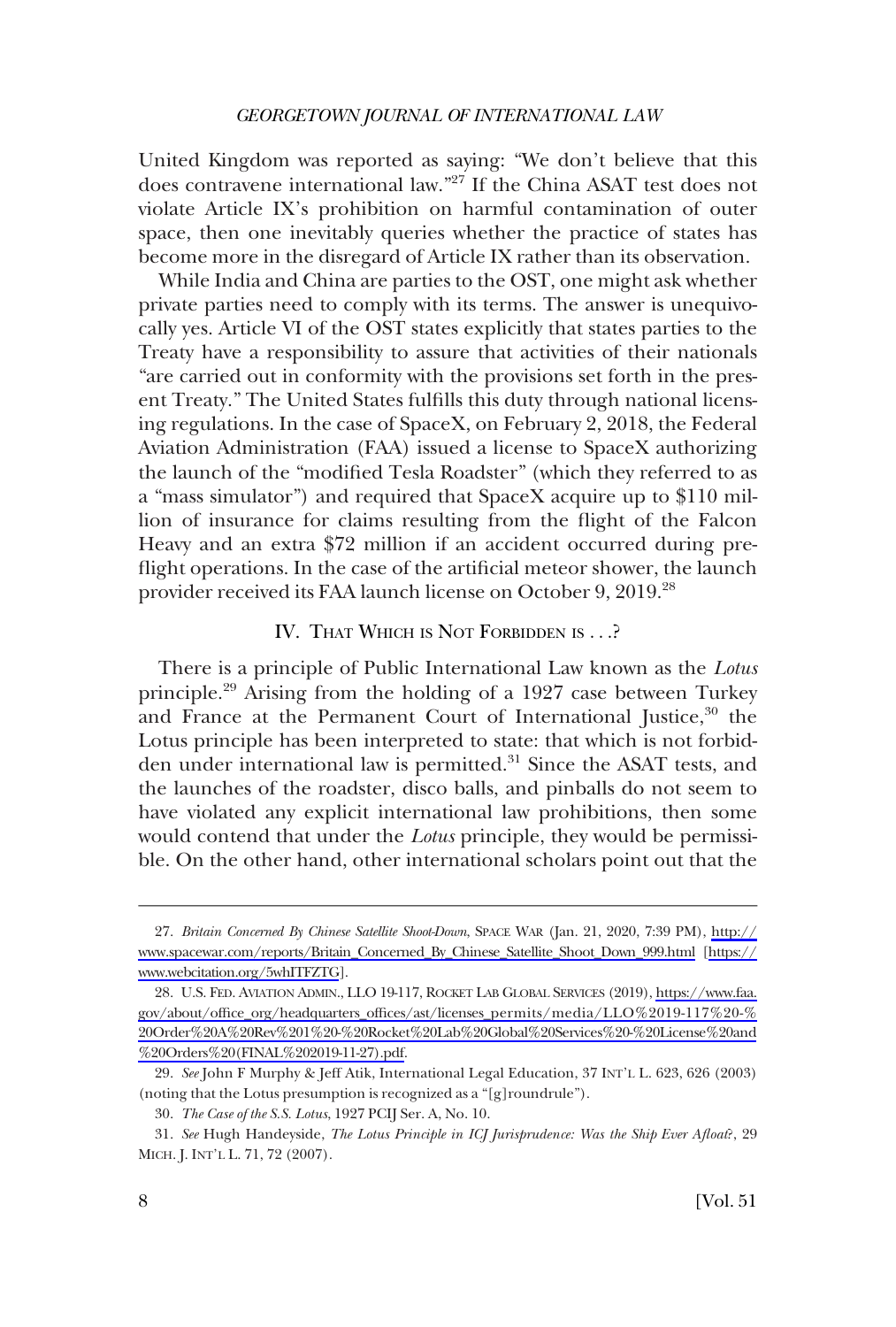#### *THE TIME IS ALWAYS RIGHT TO DO WHAT IS RIGHT*

<span id="page-8-0"></span>*Lotus* principle is often grossly misused, and that there may be some acts not expressly prohibited that are nevertheless still contrary to international law.32

## V. JUST BECAUSE IT'S LEGAL, IT DOESN'T MEAN IT'S RIGHT

This Foreword is intended to give guidance to early career attorneys reading the *Georgetown Journal of International Law (GJIL)*. To those attorneys, I suggest the following: in your careers, you will be asked to provide advice and counsel. Without a doubt, you will need to tell your clients what the law is. That is your job and ethical duty.<sup>33</sup>

However, what I contend is something more—that you owe an additional duty to your client, as well as to society at large—in fact, I would go as far as to say that you owe a duty to people still yet to be born.<sup>34</sup> It is the duty to do the right thing.

But what is the extent of the attorney's duty to those who are not clients, those whom one does not know and to those one will never even meet?

When I started working, my boss told me that, setting aside "what's legal" and what's not, there's another test to be aware of: The Washington Post test. For those new to Washington, it's the equivalent of: "What if your Mom found out what you are doing?" Essentially it boils down to public embarrassment and potential humiliation. Even my former boss knew that besides the question of "what's legal?" there

<sup>32.</sup> *See* An Hertogen, *Letting Lotus Bloom*, 26 EUR. J. INT'L L. 901, 901–26; Ole Spiermann, *Lotus and the Double Structure of International Legal Argument*, *in* INTERNATIONAL LAW, THE INTERNATIONAL COURT OF JUSTICE AND NUCLEAR WEAPONS 131 (Laurence Boisson de Chazournes & Philippe Sands eds., 1999).

<sup>33.</sup> *See* MODEL RULES OF PROF'L CONDUCT r. 1.4 cmt. 3 (AM. BAR ASS'N 1983) (noting that a client should be kept reasonably informed about the substance of the representation); MODEL RULES OF PROF'L CONDUCT r. 1.4 cmt. 5 (AM. BAR ASS'N 1983) (noting that a client should have "suffcient information to participate intelligently in decisions concerning the objectives of the representation and the means by which they are to be pursued").

<sup>34.</sup> Some scholars have called this concept "intergenerational equity." *See, e.g*., Edith Brown Weiss, *Climate Change, Intergenerational Equity, and International Law*, 9 VT. J. ENVTL. L. 615, 615–27 (2008). Intergenerational equity is a widely recognized principle of international environmental law that boils down essentially to preserving natural resources and the environment for the beneft of future generations. The UNFCCC enshrines this equity as a fundamental notion. "The Parties should protect the climate system for the beneft of present and future generations of humankind. . .." *See Intergovernmental Negotiating Comm. for a Framework Convention on Climate Change*, U.N. GAOR 5th Sess., pt. 2, U.N. Doc. A/AC.237/18 (Part II)/Add.1 (1992), 31 I.L.M. 849 (1992). I contend that this maxim applies as much to the space environment as it does to the Earth environment.